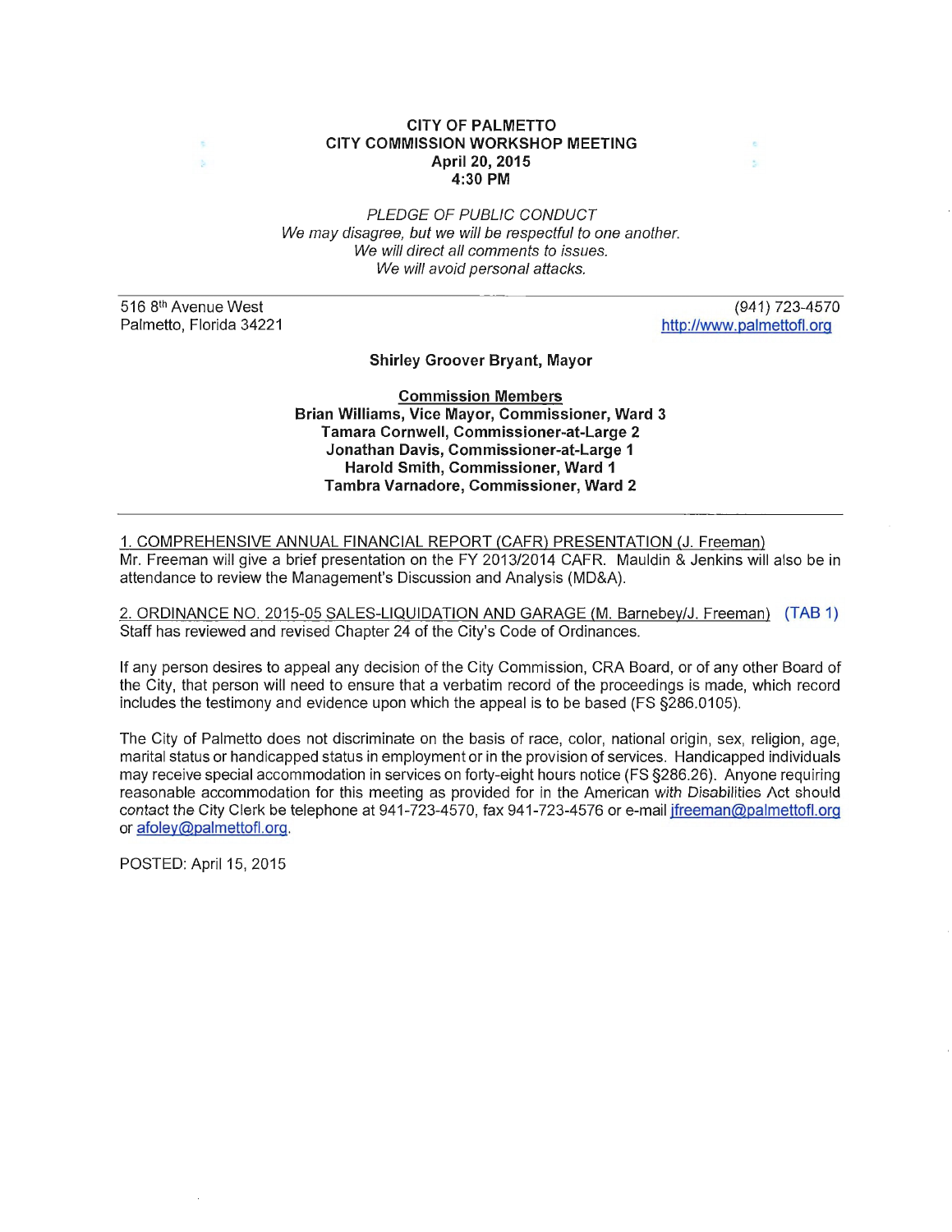# CHANGES MADE TO CHAPTER 24, LIQUIDATION AND GARAGE SALES:

# **ARTICLE II. LIQUIDATION SALES**

Section 24-26 Exceptions: Same.

Section 24-27. Items offered for sale, restricted, records: Removed this section entirely and reserved it.

Sections 24-28 through 24-45. Reserved: Same; however, added 24-27 into Reserved status.

Section 24-46. Required: Re-wrote the entire section which now includes a reference to Florida Statute Chapter 559 Part Ill that regulates Fire and Going out of Business Sales (attached in your agenda packet).

Section 24-47.lnventory affidavit removed and reserved

Section 24-48. Classification of applicants has been removed and reserved

Section 24-49. Duration restricted has been removed and reserved

Section 24-50. Fees has been removed and reserved

Sections 24-51 through 24-65 reserved, kept same but added section 24-47 through SO to reserved status too.

## **ARTICLE II. GARAGE AND RUMMAGE SALES**

Section 24-66. Definitions. Redefined garage sale and added a definition for personal property

Section 24-67. Permit-Required is now new Section 24-70. New Section 24-67 is Exemptions and is a new section altogether.

Section 24-68. Same-Public display required is now Section 24-73 and a new Section 24-68 was created titled Separate Violations.

Section 24-69. Location was deleted and replaced with a new Section 24-69 titled Property permitted to be sold.

Section 24-70. Time limitations is now a new Section 24-71. Section 24-70 is now Permit-Required; changes made include:

• Identifying that a Permit is to be obtained from the City Clerk's Office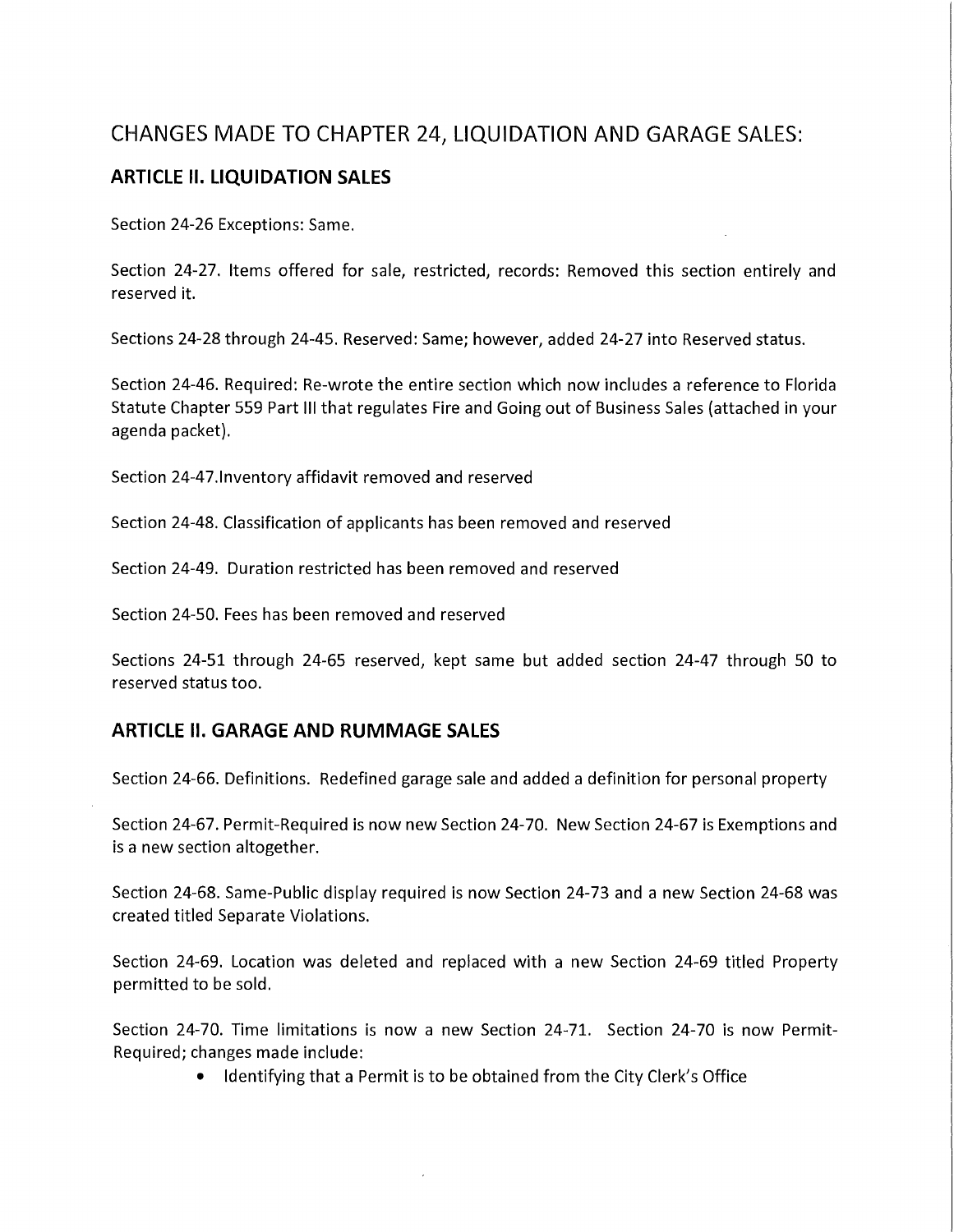• Outlining what information shall be provided to the City to obtain a Permit which now includes the time of the garage sale as well as the date.

Section 24-71. Advertising is now Section 24-75. Section 24-71 is now Time Limitations; and the only change was that garage sales are prohibited Monday through Thursday

Section 24-72. Conduct of sale was retitled as General conduct; decorum and order and is now Section 24-76. Section 24-72 is now a new Section titled Revocation or denial of permit.

Section 24-73. Sales by charitable or religious organizations, has been incorporated into Section 24-67 Exemptions.

Section 24-73 is now Permit display required (old 24-68) and now states that the Permit shall be made available, not posted as previously stated.

Section 24-74 is new and is Postponement of sale because of inclement weather.

Section 24-75 is Advertising (old 24-71) and now outlines the types of signs allowed, how many, where they can be placed, where they are not allowed, and when they are to be picked up. Also, it states that directional signs are not allowed if your garage sale is located on an arterial roadway (as defined in the City's Comprehensive Plan); I have attached how the Comp Plan defines that type of roadway.

Section 24-76 is General conduct; decorum and order (old 24-72) and has been re-written altogether.

Section 24-77 Parking is a completely new section.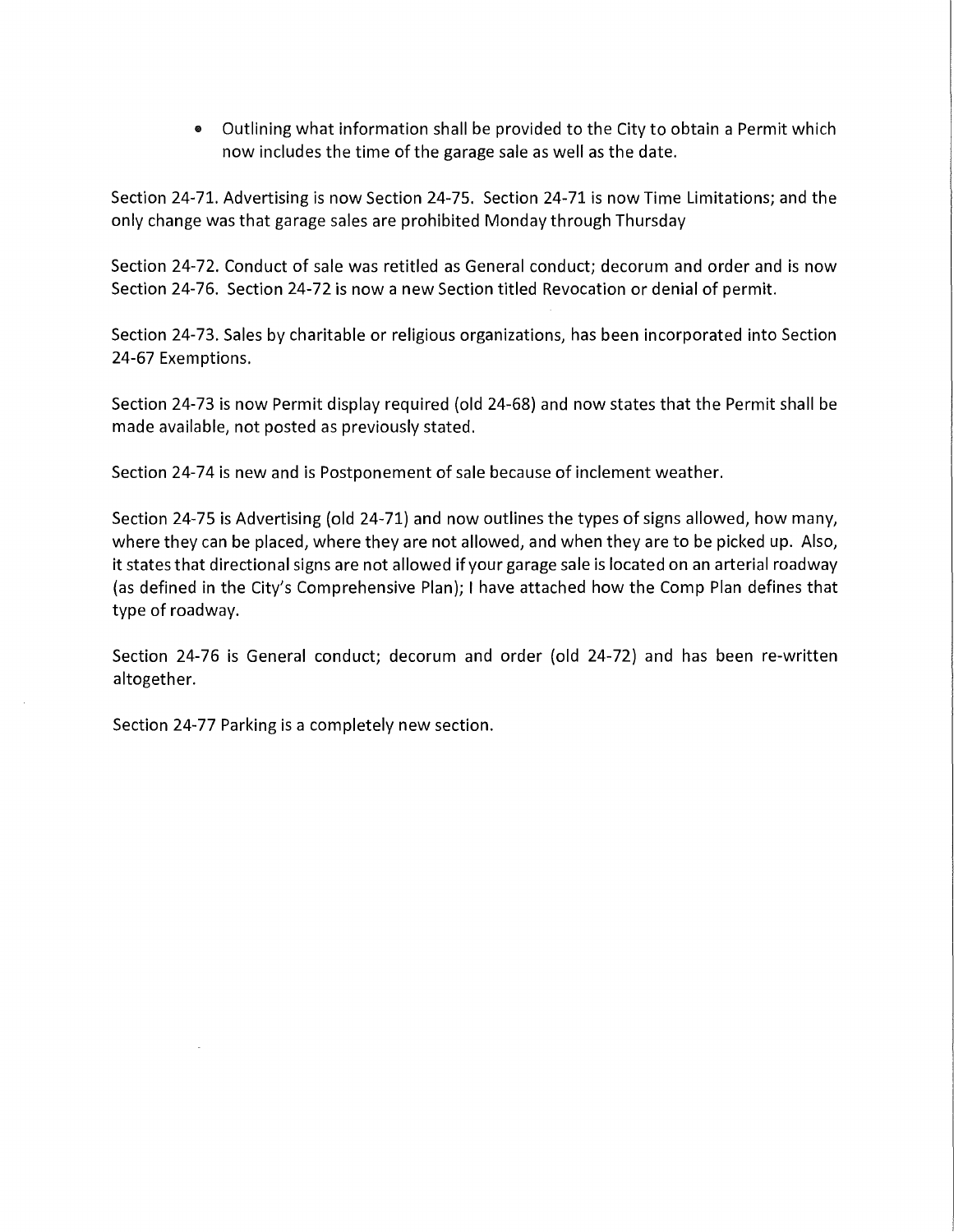Palmetto, FL Code of Ordinances<br>  $\bigcap_{i=1}^{n} \bigcup_{i=1}^{n} \bigcap_{i=1}^{n} \bigcap_{i=1}^{n} \bigcap_{i=1}^{n} \bigcap_{i=1}^{n} \bigcap_{i=1}^{n} \bigcap_{i=1}^{n} \bigcap_{i=1}^{n} \bigcap_{i=1}^{n} \bigcap_{i=1}^{n} \bigcap_{i=1}^{n} \bigcap_{i=1}^{n} \bigcap_{i=1}^{n} \bigcap_{i=1}^{n} \bigcap_{i=1}^{n} \bigcap_{i=1}^{n}$ 

Chapter 24 - SALES FOOTNOTE(S):

--- **(1)** ---

**Cross reference-** Administration, Ch. 2; advertising and signs, Ch. 3; buildings and building regulations, Ch. 7; junked, wrecked, abandoned property, Ch. 18; licenses and business regulations, Ch. 19; streets, sidewalks and other public places, Ch. 25.

**State Law reference—** Fire and going-out-of-business sales and auctions, F.S. § 559.20 et seq.

ARTICLE I. - IN GENERAL Secs. 24-1-24-25. - Reserved. ARTICLE II. - LIQUIDATION SALES DIVISION 1. - GENERALLY Sec. 24-26. - Exceptions.

Nothing contained in this article shall apply to judicial sales or sales conducted by order of any court, or to sales made by wholesalers, jobbers or manufacturers when made in the regular course of their business as such.

(Code 1975, § 23-13)

Sec. 24-27. - Items offered for sale restricted, records.

- (a) During the progress of any sale regulated by this article, it shall be unlawful for the person conducting such sale to offer for sale any goods, wares or merchandise other than those shown by the original inventory filed with the city at the time of making application for the license, and it shall be unlawful for such person to make any replenishments or additions to such stock of goods, wares or merchandise during the continuance of the sale.
- (b) The person conducting the sale shall keep an accurate record of all articles or things sold. This record shall be available at all reasonable hours for inspection by the city clerk.

(Code 1975, *§* 23-19)

Secs. 24-28-24-45. - Reserved. DIVISION 2. - LICENSE FOOTNOTE(S):

--- **(2)** ---

**Cross reference-** Licenses and business regulations, Ch. 19.

## Sec. 24-46. - Required.

It shall be unlawful for any person within the city to advertise or conduct any sale of goods, wares or merchandise that is represented as a bankrupt, trustee, receivership, insolvent, insurance, fire, water damaged, closing-out, closing stock, manufacturer's, manufacturer's outlet, executor's, administrator's, jobber's, wholesaler's, adjuster's, liquidation, removal, distressed or other similar sale, or any other sale wherein by representation or advertisement it is intended to lead the public to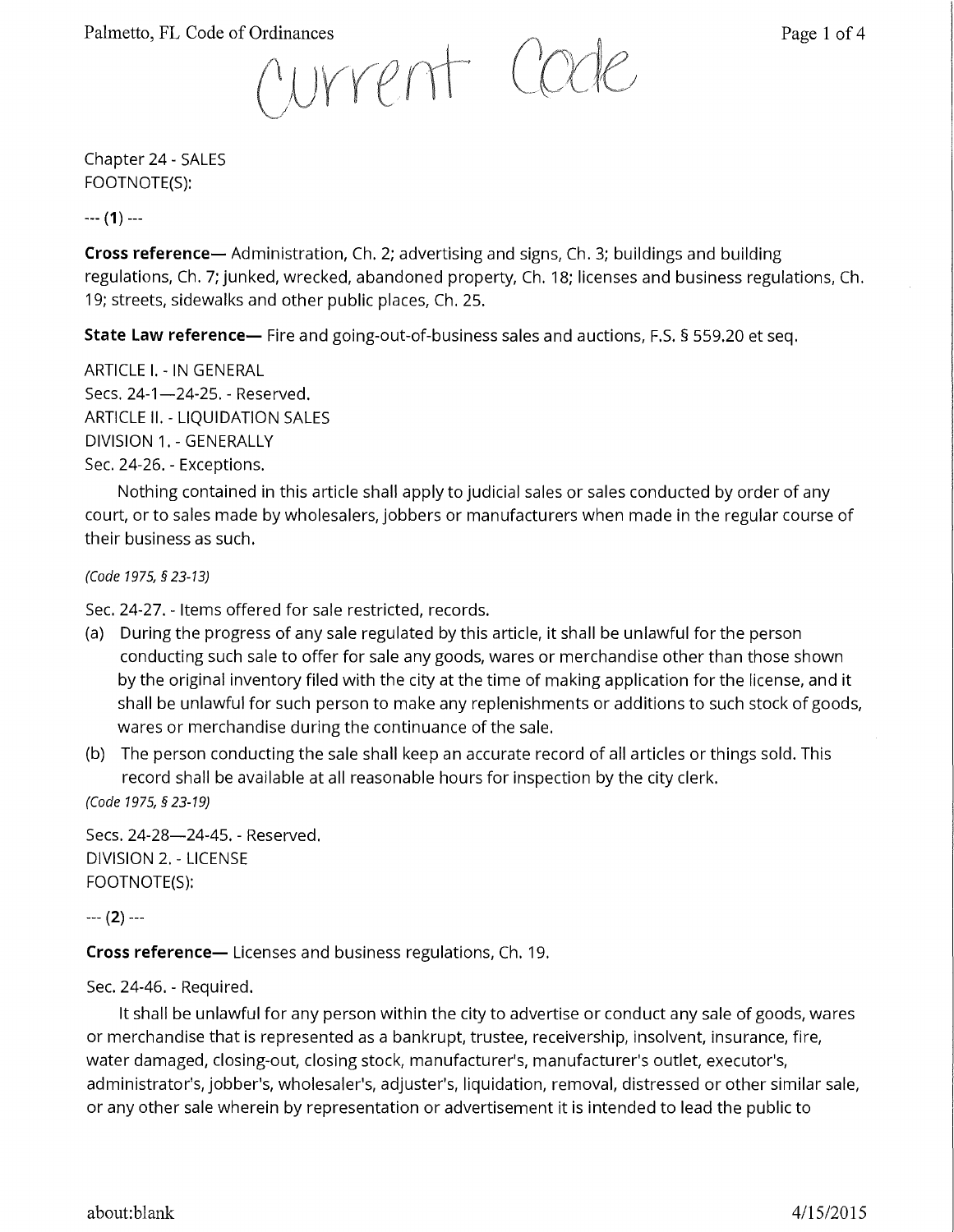believe that the person so conducting such sale is selling the goods, wares and merchandise so offered for sale at less than the current or going retail price thereof, without first obtaining a license to do so from the city clerk.

## (Code 1975, *§* 23-14)

Sec. 24-47. - Inventory, affidavit.

- (a) At the time of applying for a license required by this division, the applicant shall file an inventory containing a complete and accurate list of all of the goods, wares and merchandise to be offered for sale at the sale, together with the wholesale price thereof. This inventory shall be signed by the person seeking the license if an individual, and by a member of the firm seeking the license if the license is sought by a firm, and by an officer of the corporation if the license is sought by a corporation.
- (b) The person signing the inventory shall execute an affidavit to the effect that the inventory contains a full, true and accurate list of the goods, wares and merchandise to be offered for sale, that the wholesale price stated in the inventory is the true and current wholesale price of the goods, whether the applicant for the license has been engaged in the sale of goods, wares and merchandise at the same location where the sale is proposed to be held, and the length of time during which the applicant has been engaged in business at such location prior to applying for the license.

(Code 1975, *§* 23-15)

Sec. 24-48. - Classification of applicants.

Applicants for licenses required by this division shall be classified as itinerants and nonitinerants. Itinerants shall be those persons who have not been engaged in business at the location where the sale is proposed to be held for at least one (1) year immediately preceding the making of the application for the license, and nonitinerants shall be those persons who have been engaged in business at the location where the sale is proposed to be held for one (1) year or more immediately preceding the making of the application for such license.

(Code 1975, § 23-16)

Sec. 24-49. - Duration restricted.

No license shall be issued pursuant to this division to any person to conduct a sale for periods of less than ten (10) days or more than sixty (60) days.

## (Code 1975, *§* 23-17)

Sec. 24-50. - Fees.

(a) The fees for a license issued pursuant to this division shall be as follows:

- (1) First ten (10) days, per day ..... \$25.00
- (2) Each additional day ..... 10.00

(b) Such fees shall be paid before the license is issued.

(Code 1975, *§* 23-18)

Secs. 24-51-24-65. - Reserved. ARTICLE Ill. - GARAGE AND RUMMAGE SALES Sec. 24-66. - Definition.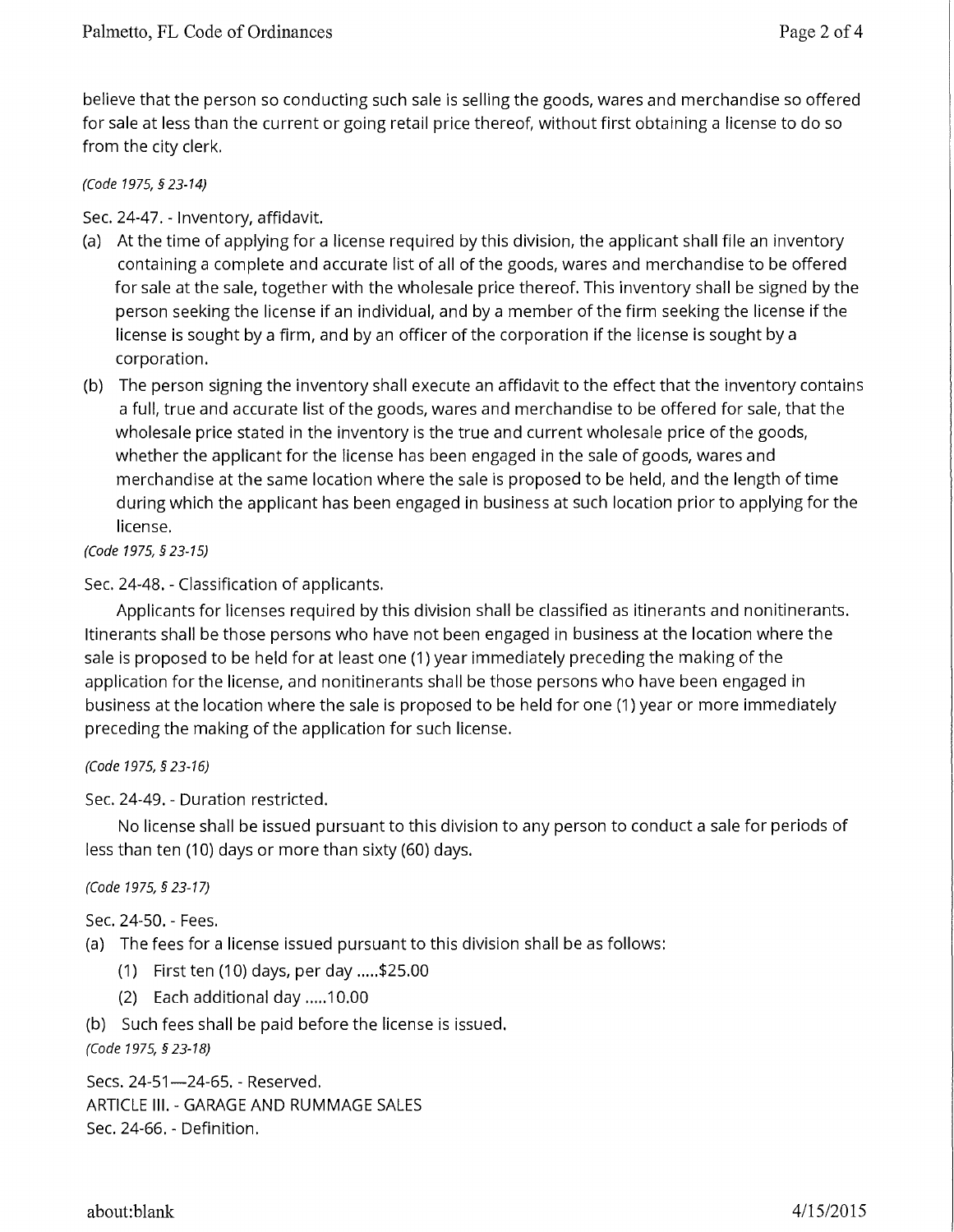Garage sales and rummage sales are sales by residents of the city of personal property items, which may be conducted only from the premises of single-family residences or duplexes; provided, no nonparticipating resident of the premises objects to the sale being conducted.

## (Code 1975, § 23-35)

## Sec. 24-67. - Permit-Required.

No garage sale or rummage sale shall be conducted without first obtaining a permit from the city. A resident seeking to conduct a garage sale or rummage sale shall file an application for a permit with the city clerk upon forms to be supplied by the clerk, which application shall include the following information:

- (1) The exact dates and location of the place where the sale is sought to be conducted;
- (2) The full name of the applicant seeking the permit to conduct the sale who must have a personal interest in the real property where the sale is sought to be conducted, and also in the personal property to be sold;
- (3) That none of the personal property for sale has been consigned to the persons conducting the sale by any merchant or other commercial entity which is licensed by any government agency within the territory of the United States;
- (4) That the applicant consents that the city shall have the right to send its representative upon the premises described in the application to investigate matters stated in the application at any time during the progress of the sale for which a permit has been granted, when the premises are open for the purposes of that sale, to determine if a violation of this article exists.

(Code 1975, *§* 23-37)

**Cross reference-** Exemption, § 24-73.

Sec. 24-68. - Same-Public display required.

No garage sale or rummage sale shall be conducted unless a copy of the permit issued by the city pursuant to this article shall be publicly displayed at the entrance of the premises where the sale is to be conducted.

(Code 1975, *§* 23-39)

Sec. 24-69. - Location.

It shall be unlawful for any person or organization to hold a garage or a rummage sale within the city, unless the same is held on the private property of the person holding such sale.

(Code 1975, *§* 23-1)

Sec. 24-70. - Time limitations.

The total period of the garage sale or rummage sale must not exceed forty-eight (48) consecutive hours, and must be conducted only during the daylight hours between sunrise and sunset. A garage sale or a rummage sale may not be conducted more often than once every six (6) months from the same premises, unless title to the real property upon which the sale is to be conducted has been transferred to other residents who otherwise qualify under this article to conduct such a sale.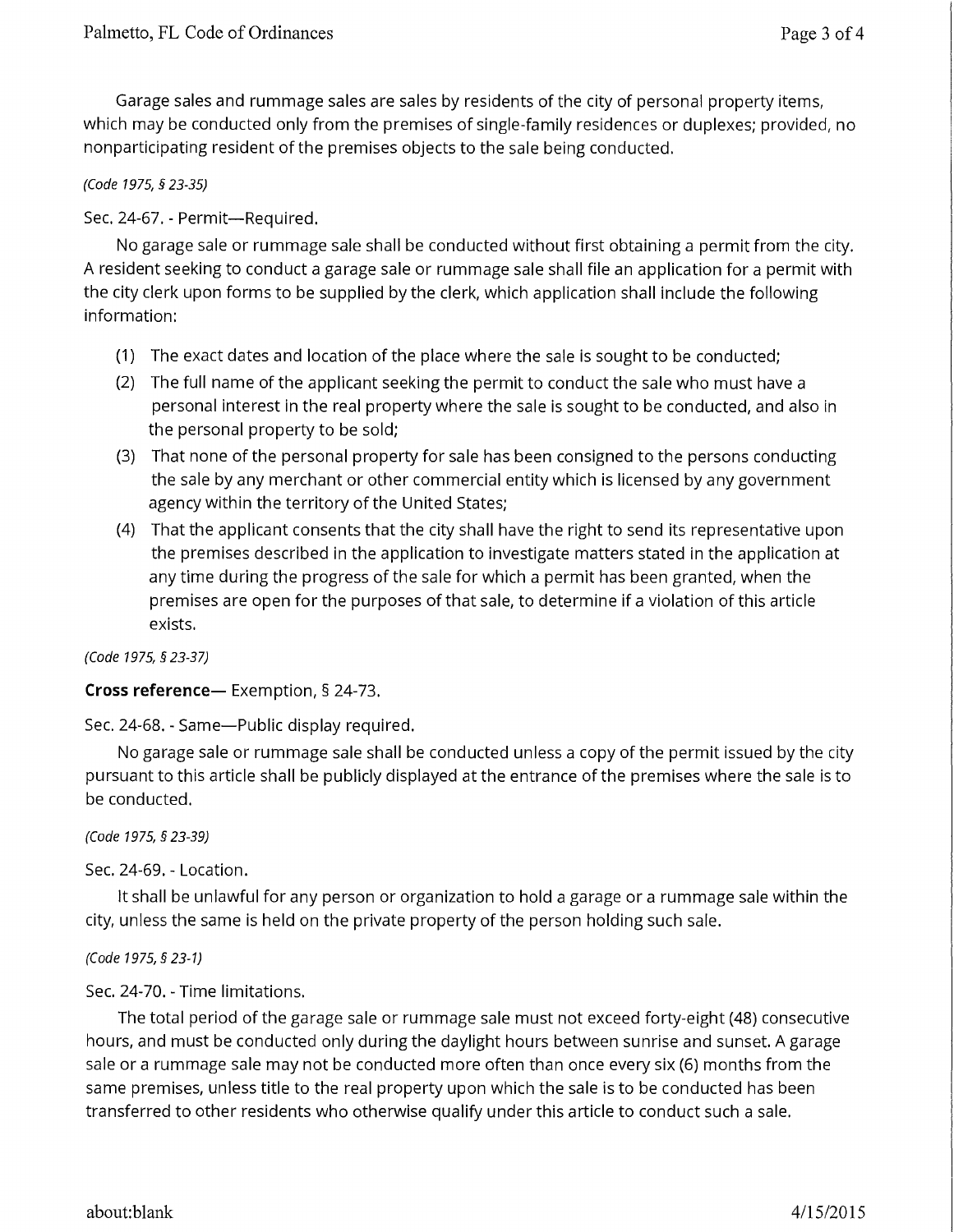(Code 1975, *§* 23-36)

Sec. 24-71. - Advertising.

Advertising of a garage sale or rummage sale shall be limited to three (3) signs, each of which shall not exceed nine (9) square feet in area, which may be placed by the resident at any convenient location on private property, but shall not be placed on the public right-of-way.

(Code 1975, *§* 23-40)

Sec. 24-72. - Conduct of sale.

The applicant shall agree to conduct the garage sale or rummage sale in such a manner that city ordinances relating to the safety, health, and welfare of other persons in the general area of the sale are not violated.

(Code 1975, § 23-38)

Sec. 24-73. - Sales by charitable or religious organizations.

- (a) Rummage or similar type sales conducted by charitable or religious organizations shall not be considered to be within the definition of a garage sale when conducted from premises which are zoned other than residential.
- (b) When such sales are proposed to be conducted from residentially zoned property, the city may waive the personal interest in the real and personal property requirement of this article.

(Code 1975, *§* 23-41)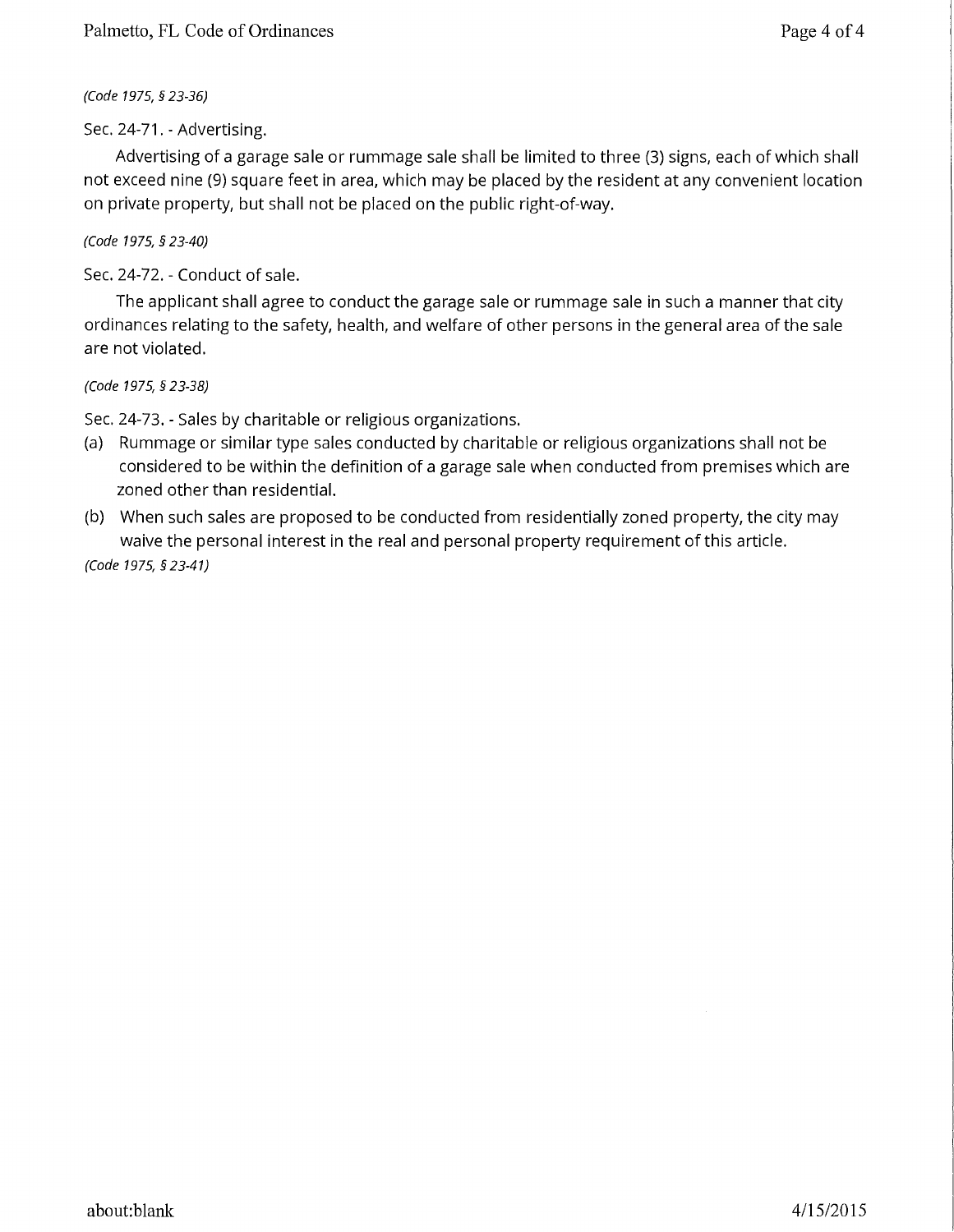## ORDINANCE 2015-05

AN ORDINANCE OF THE CITY COMMISSION FOR THE CITY OF PALMETTO, FLORIDA, PROVIDING FOR A NEW CHAPTER 24, CITY OF PALMETTO CODE OF ORDINANCES; PROVIDING FOR THE REGULATION OF LIQUIDATION SALES AND GARAGE/YARD SALES; PROVIDING FOR REPEAL OF ORDINANCES IN CONFLICT; PROVIDING FOR SEVERABILITY; AND PROVIDING AN EFFECTIVE DATE.

WHEREAS, Article VIII, Section 2 of the Florida Constitution provides that municipalities shall have governmental, corporate and proprietary powers to enable municipalities to conduct municipal government, perform municipal functions and render municipal services; and,

WHEREAS, pursuant to the referenced provision of the Florida Constitution, a city may exercise any power for municipal purposes except as otherwise provided by law; and,

WHEREAS, Chapter 166, Florida Statutes, the "Municipal Home Rule Powers Act," implements the applicable provisions of the Florida Constitution and authorizes municipalities to exercise any power for municipal purposes, except when expressly prohibited by law and to enact ordinances in furtherance thereof; and,

WHEREAS, the City Commission has held at least one discussion on the issue of liquidation sales and garage/yard sales; and,

WHEREAS, the City Commission desires regulation of liquidation sales and garage/yard sales within the City; and,

WHEREAS, the City Commission finds that liquidation sales and garage/yard sales within the City can cause safety hazards and blight upon neighborhoods, commercial areas and locations; and,

WHEREAS, consistent with the findings stated above, the City Commission has determined that adoption of this ordinances is in the best interest of the public health, safety, and welfare.

NOW, THEREFORE, BE IT ORDAINED BY THE CITY OF PALMETTO, FLORIDA, as follows:

- Section 1. Findings of Fact. The above "WHEREAS" clauses are adopted herein as findings of fact.
- Section 2. ARTICLE II "Sections 24-26 through 24-50", and ARTICLE Ill, "Sections 24-66 through 24-73" of Chapter 24 of the Palmetto Code of Ordinances is hereby repealed in its entirety.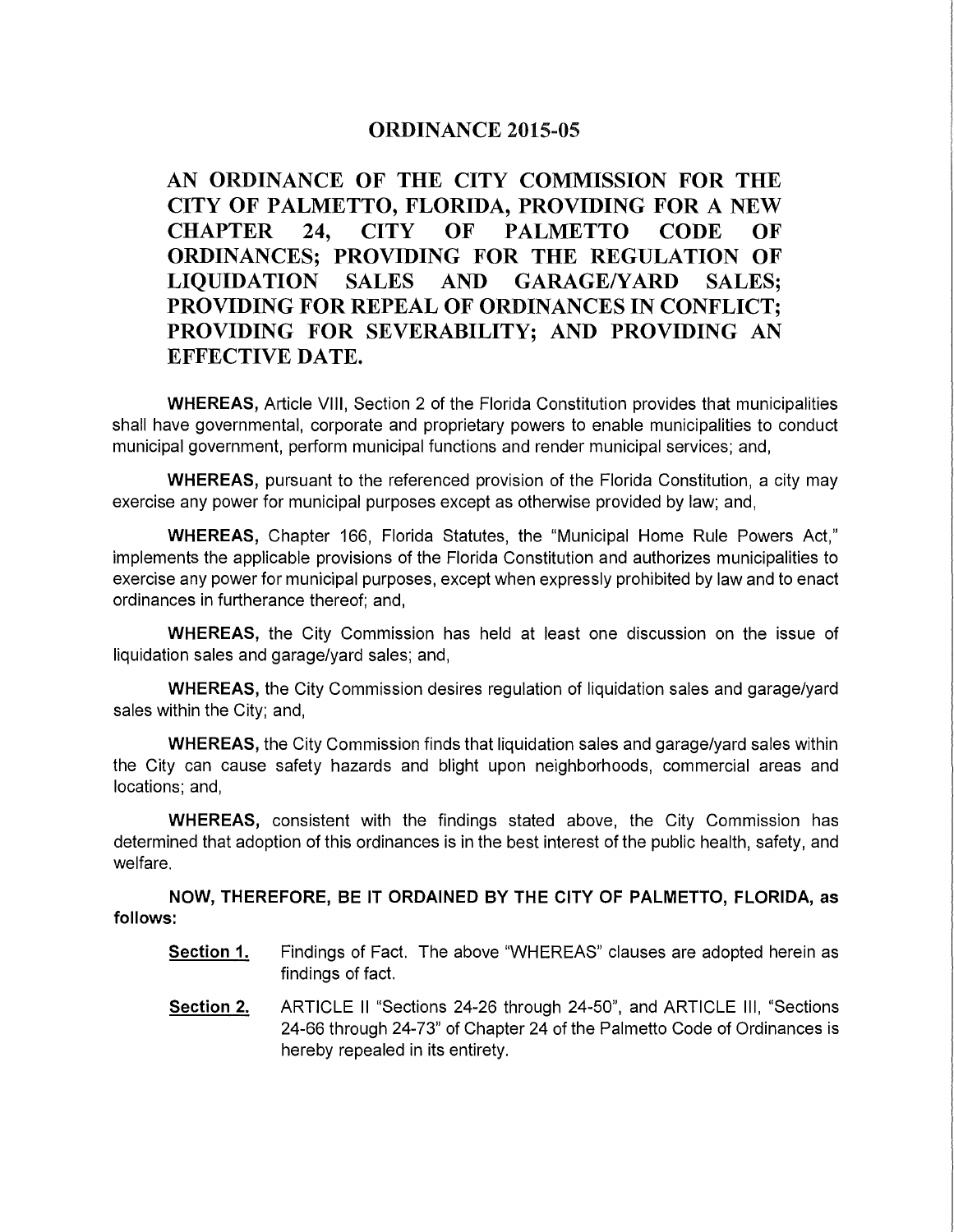**Section 3.** A new Chapter 24, Sales, ARTICLE II "Sections 24-26 through 24-65", and ARTICLE Ill, "Sections 24-66 through 24-77", is hereby created of the Palmetto Code of Ordinances.

## **ARTICLE II. LIQUIDATION SALES**

DIVISION 1. GENERALLY

### **Section 24-26. Exceptions**

Nothing contained in this Article shall apply to judicial sales or sales conducted by order of any court, or to sales made by wholesalers, jobbers or manufacturers, when made in the regular course of their business as such.

#### **Sections 24-27 through 24-45 Reserved.**

### **Section 24-46. Required.**

No person shall engage in or conduct a liquidation, fire, going-out-of business sale, or similar sale without first having obtained a permit from the Manatee County Tax Collector as stated in F.S. Ch. 559 pt. Ill. All such permits as referenced shall be posted as required by Florida State Law.

### **Sections 24-47 through 24-65 Reserved.**

## **ARTICLE Ill. GARAGE AND RUMMAGE SALES**

#### **Section 24-66 Definitions.**

The following words, terms and phrases, when used in this Article, shall have the meanings ascribed to them in this section, except where the context clearly indicates a different meaning"

Garage sale means and includes all general sales, open to the public, for the purpose of disposing of personal property, including, but not limited to, all sales entitled "garage", "lawn", "yard", "attic", "porch", "room", "backyard", "patio", or "rummage" sales. This definition shall not include a situation where no more than five (5) specific items are held out for sale and all advertisements of such sale specifically name those items to be sold.

Personal property means property which is owned, utilized and maintained by an individual or other residents of his or her place of residence, and acquired in the normal course of living in or maintaining a residence. It does not include merchandise which was purchased for resale or obtained on consignment.

#### **Section 24-67 Exemptions.**

The provisions of this chapter shall not apply to or affect the following:

- (a) Persons selling goods pursuant to an order or process of a court of competent jurisdiction.
- (b) Any sale conducted by any merchant or mercantile or other business establishment from or at a place of business wherein such sale is permitted by the zoning regulations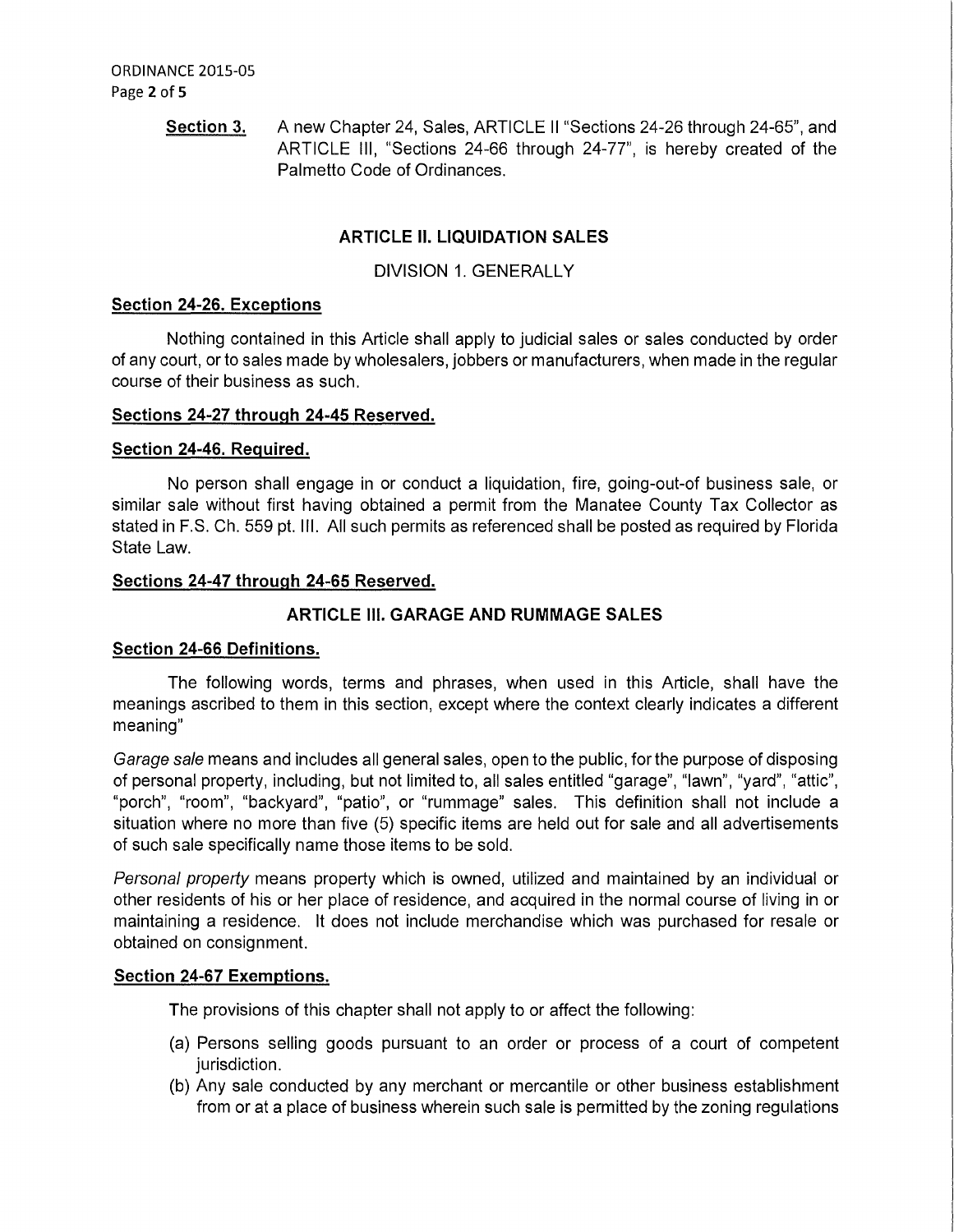of the City or under the protection of the nonconforming use section thereof, or any other sale conducted by a manufacturer, dealer or vendor and which sale is conducted from properly zoned premises and not otherwise prohibited in other ordinances.

(c) Any sale by a charitable, educational, cultural or governmental institution or organization, when the proceeds from the sale are used directly for the institution's or organization's purposes and the goods or articles are not sold on a consignment basis.

### **Section 24-68 Separate Violations.**

Every day a sale is conducted in violation of this Article shall constitute a separate offense and subject to enforcement pursuant to Chapter 2 of the City's Code of Ordinances.

### **Section 24-69 Property permitted to be sold.**

It shall be unlawful for any individual to sell or offer for sale, under authority granted by this Article, property other than personal property.

### **Section 24-70 Permit-Required.**

No garage sale shall be conducted unless and until the individuals desiring to conduct such sale shall obtain a permit therefor from the City Clerk's office. Members of more than one residence may join in obtaining a permit for a garage sale to be conducted at the residence of one of them. Prior to the issuance of any garage sale permit, the individual(s) conducting such sale shall file a written statement with the City Clerk, or designee, setting forth the following:

- (a) Full name and address of the applicant.
- (b) The location at which the proposed garage sale will be held.
- (c) The date or dates and time upon which the sale will be held.
- (d) The date or dates of any other garage sales by the same person or at the same residence within the current calendar year.
- (e) An affirmative statement that the property to be sold was owned by the applicant as his or her own personal property and was neither acquired nor consigned for the purposes of resale.
- (f) That the applicant consents that the City shall have the right to send its representative upon the premises described in the application to investigate matters stated in the permit at any time during the progress of the sale to determine if a violation of this article exists.

## **Section 24-71 Time limitations.**

The total period of the garage sale must not exceed forty-eight (48) consecutive hours, and must be conducted only during the daylight hours between sunrise and sunset. Garage sales are prohibited Mondays through Thursdays. A garage sale may not be conducted more often than once every six (6) months from the same premises, unless title to the real property upon which the sale is to be conducted has been transferred to other residents who otherwise qualify under this article to conduct such a sale.

## **Section 24-72 Revocation or denial of permit.**

(a) False information. Any permit issued under this Article may be revoked or any application for issuance of a permit may be denied by the City Clerk, after notice to the applicant, if the application submitted by the applicant or permit holder contains any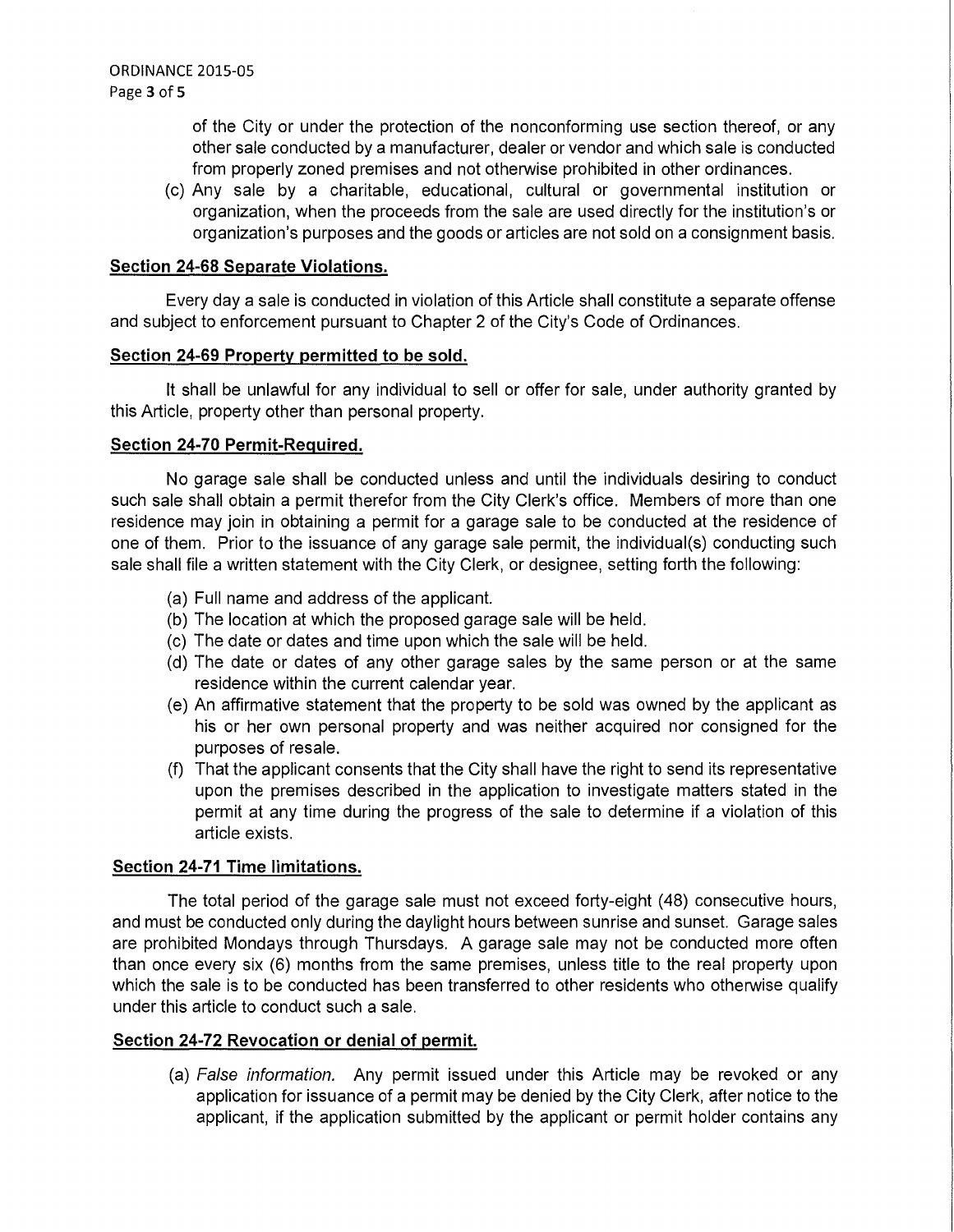false, fraudulent, or misleading statement(s). An appeal of such action may be filed with the City Commission.

(b) Violation. If any individuals permit is revoked under this Article, the City Clerk shall cancel any existing garage sale permit held by the individual and shall not issue such individual another garage sale permit for a period of two (2) years from the time of the violation. An appeal of such action may be filed with the City Commission.

### **Section 24-73 Permit display required.**

Any permit issued pursuant to this Article shall be available and exhibited for inspection upon request of any officer authorized to enforce this Article.

### **Section 24-74 Postponement of sale because of inclement weather.**

If a garage sale is not held on the date(s) for which the permit is issued or is terminated during the first day of the sale because of inclement weather conditions, and an affidavit by the permit holder to this effect is submitted, the City Clerk, or designee, may void the old permit and issue another permit to the applicant for a garage sale to be conducted at the same location.

### **Section 24-75 Advertising.**

Advertising of a garage sale is allowed under the following conditions:

- (a) On-premises signs. Two (2) signs of not more than four (4) square feet each shall be permitted to be displayed on the property of the residence where the garage sale is being conducted.
- (b) Directional signs. Two (2) signs of not more than four (4) square feet each are permitted away from the property of the residence where the garage sale is being conducted, provided that the premises upon which the garage sale is conducted are not on an arterial roadway as defined in the City's Comprehensive Plan, and written permission to erect the signs is received from the property owner upon whose property such signs are to be placed.
- (c) Permit number. Each sign advertising a garage sale shall show the permit number in figures at least four (4) inches in height.
- (d) Not allowed. No sign permitted by this Article shall be attached to a utility pole nor shall be placed on the public right-of-way or any City property.
- (e) Time limit. No sign or other form of advertisement for a garage sale shall be exhibited for more than one (1) day prior to the day such sale is to commence.
- (f) Removal of signs. Garage sale signs shall be removed at the close of the garage sale activities. Failure to remove signs will result in enforcement pursuant to Chapter 2 of the City's Code of Ordinances.

#### **Section 24-76 General conduct; decorum and order.**

The individual to whom a garage sale permit is issued and the owner or tenant of the premises on which such sale or activity is conducted shall be jointly and severally responsible for the maintenance of good order and decorum on the premises during all hours of such sale or activity. No such individual shall permit any loud or boisterous conduct, as defined in Chapter 5 of the City's Code of Ordinances, on said premises nor permit vehicles to impede the passage of traffic on any roads or streets in the area of such premises.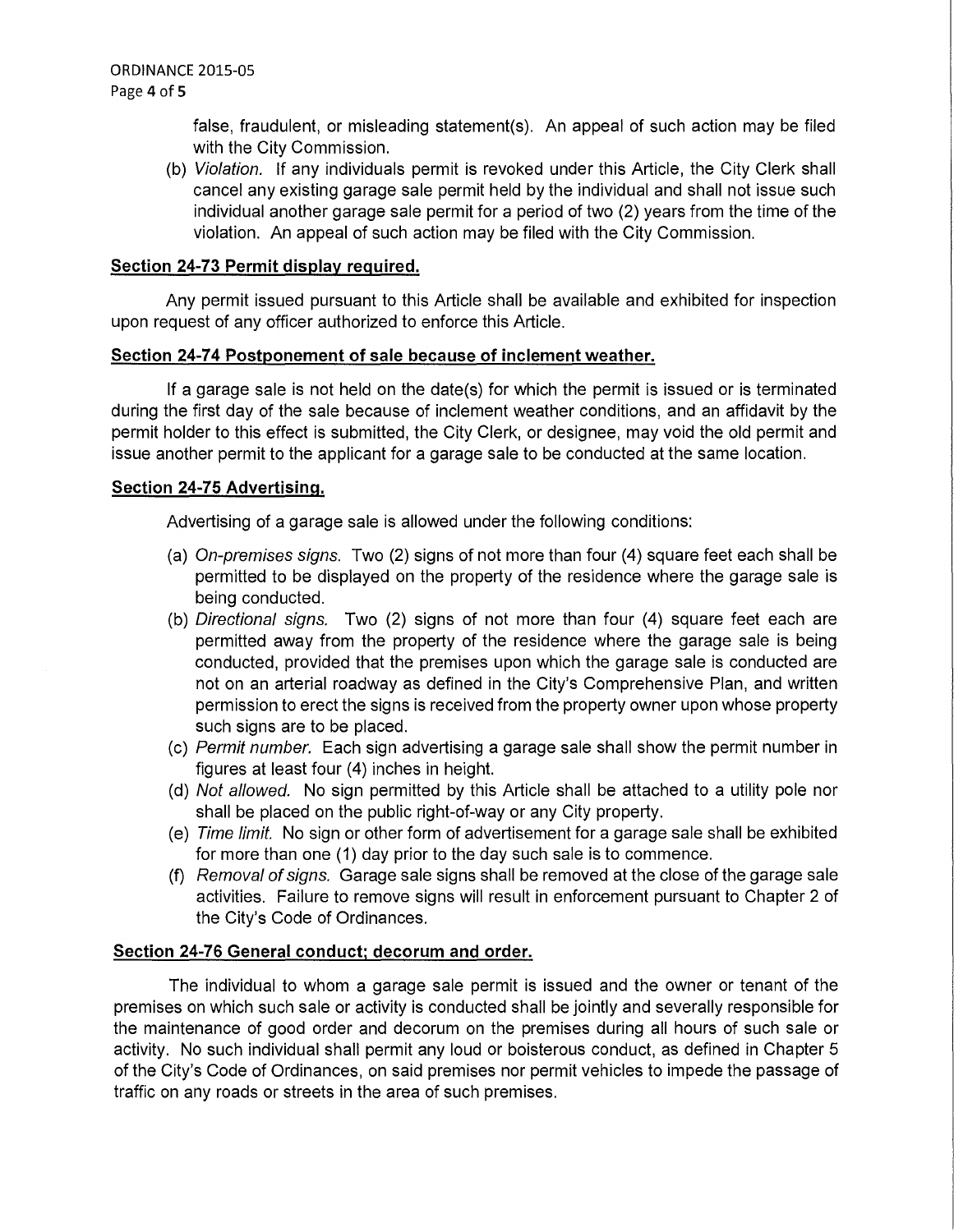ORDINANCE 2015-05 Page 5 of 5

#### Section 24-77 Parking.

All parking of vehicles at a garage sale shall be conducted in compliance with all applicable laws and ordinances.

### Section 4. Repeal of Ordinances in Conflict.

This Ordinance hereby repeals all ordinances and parts of ordinances in conflict herewith to the extent of such conflict.

### Section 5. Severability.

It is the intent of this Ordinance to comply with all applicable law and constitutional requirements. If any provision, paragraph or section of this Ordinance or the standards and codes adopted hereby shall be determined by a court of competent jurisdiction to be inapplicable, illegal, unenforceable or unconstitutional, then to that extent such provisions or portions shall be deemed null and void, but the remaining provisions of this Ordinance shall be in full force and effect as applicable.

#### Section 6. Effective Date.

This Ordinance shall take effect as provided for by law and by City Charter, Section 14, upon execution by the Mayor or, if disapproval occurs, upon reconsideration by the City Commission and passing of the Ordinance by at least four (4) votes.

### FIRST READING:

PUBLICATION DATE:

SECOND READING:

PASSED AN DULY ADOPTED, BY THE CITY COMMISSION OF THE CITY OF PALMETTO, PASSED AN DULY ADOPTED, BY THE CITY COMMISSION OF THE CITY OF PALMETTO,<br>FLORIDA, with a quorum present and voting, in regular session assembled, this \_\_\_\_\_ day of FLORIDA, with a quor<br>————————, 2015.

> CITY OF PALMETTO, FLORIDA BY AND THROUGH THE CITY COMMISSION OF THE CITY OF PALMETTO

 $BY:$ 

SHIRLEY GROOVER BRYANT, MAYOR

ATTEST:

BY:<br>JAMES R. FREEMAN, CITY CLERK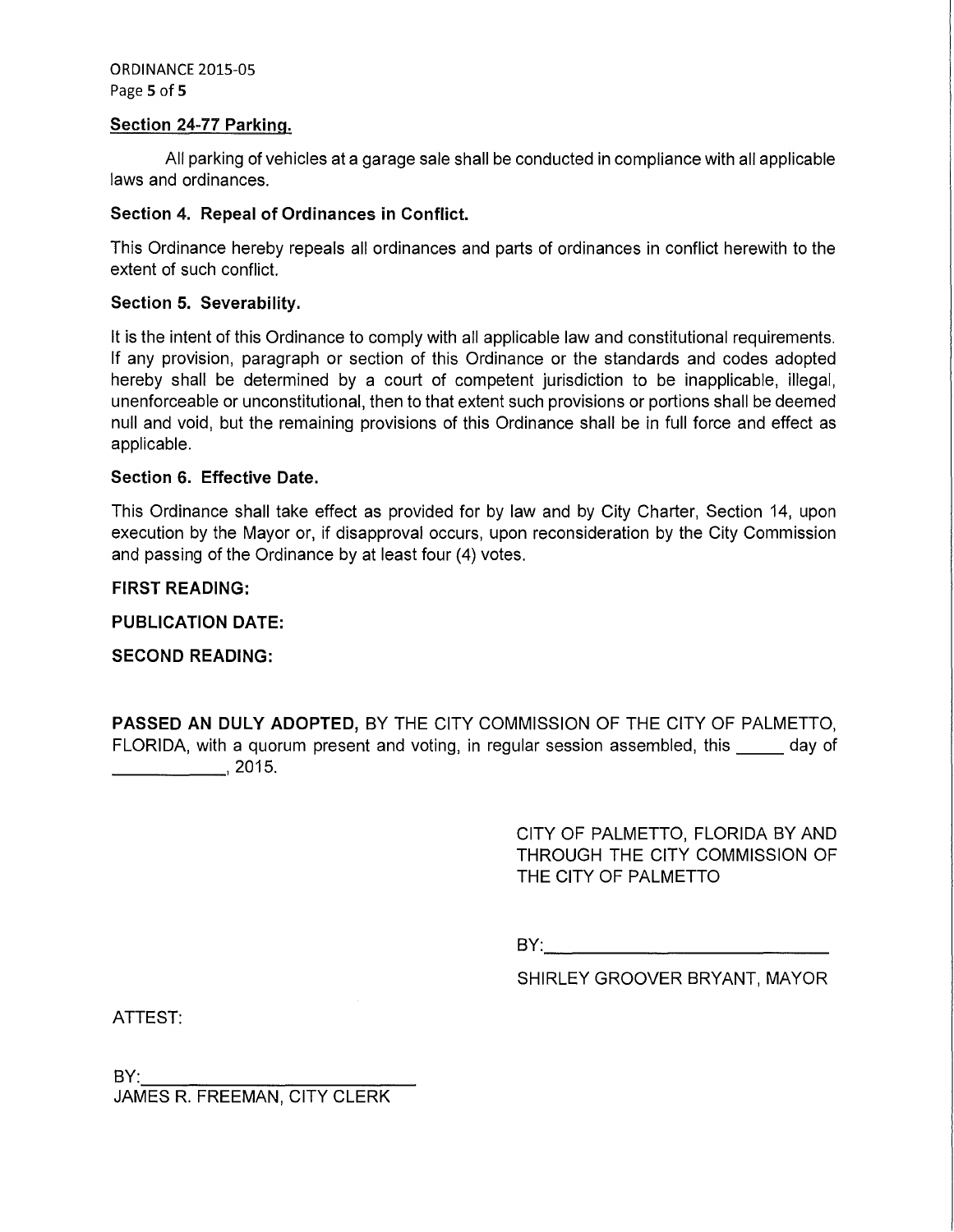| Date sale to begin:                                                                                                                 | In support of this application, I submit the following information:                                                    | Date sale will end:                                                                                                                                                                                                                                                               |
|-------------------------------------------------------------------------------------------------------------------------------------|------------------------------------------------------------------------------------------------------------------------|-----------------------------------------------------------------------------------------------------------------------------------------------------------------------------------------------------------------------------------------------------------------------------------|
|                                                                                                                                     |                                                                                                                        |                                                                                                                                                                                                                                                                                   |
|                                                                                                                                     |                                                                                                                        |                                                                                                                                                                                                                                                                                   |
|                                                                                                                                     | Place of Sale <u>and the second contract of Sale</u>                                                                   |                                                                                                                                                                                                                                                                                   |
|                                                                                                                                     |                                                                                                                        |                                                                                                                                                                                                                                                                                   |
|                                                                                                                                     |                                                                                                                        |                                                                                                                                                                                                                                                                                   |
|                                                                                                                                     |                                                                                                                        |                                                                                                                                                                                                                                                                                   |
|                                                                                                                                     |                                                                                                                        | Each such advertisement will contain the words " Sale held pursuant to Manatee County Permit for ________________________ type of                                                                                                                                                 |
|                                                                                                                                     |                                                                                                                        |                                                                                                                                                                                                                                                                                   |
| Statute 559.21a.                                                                                                                    |                                                                                                                        |                                                                                                                                                                                                                                                                                   |
|                                                                                                                                     |                                                                                                                        | To further support this application, I agree to keep an itemized list of all sales as they are made, to summarize the list daily, and to<br>enter the summarized figures at the close of each day's business on a copy of the inventory in such a manner as to provide the        |
| day shall be so marked thereon.                                                                                                     | 3. The quantity of each item remaining unsold at the close of each day's business and at the closing date of the sale. | 2. At the close of business each day the stock list attached to the application shall be revised and those items disposed of during such<br>In addition, suitable books and records as prescribed by the Tax Collector shall be kept by the permittee and shall be made available |
|                                                                                                                                     | I agree to surrender to the Tax Collector for cancellation the following business licenses:                            |                                                                                                                                                                                                                                                                                   |
|                                                                                                                                     |                                                                                                                        | Type of License: License Number: License Number: Sales By: License Number: License Number: License Number: License Number: License Number: License Number: License Number: License Number: License Number: License Number: Lic                                                    |
|                                                                                                                                     |                                                                                                                        | Type of License: License Mumber: License Number: Sand By: License Number: 2014                                                                                                                                                                                                    |
|                                                                                                                                     | I understand and will abide by the provisions of Florida Statutes, Chapter 559, Part III                               | Type of License: License Mumber: License Number: Sales Constanting Street By:                                                                                                                                                                                                     |
| following information:<br>1. The inventory at the beginning date of the sale.<br>during business hours to the Sheriff upon request. |                                                                                                                        |                                                                                                                                                                                                                                                                                   |
|                                                                                                                                     |                                                                                                                        |                                                                                                                                                                                                                                                                                   |
|                                                                                                                                     | FL Statute 559.21 (a) Any permit herein provided for shall not be assignable to transferable                           | If approved, the Permit Number is: THIS PERMIT EXPIRES ON ______________, WHICH IS THE 60 <sup>TH</sup><br>CONSECUTIVE DAY FOLLOWING THE DAY OF ISSUANCE WHICH INCLUDES SUNDAYS AND LEGAL HOLIDAYS per                                                                            |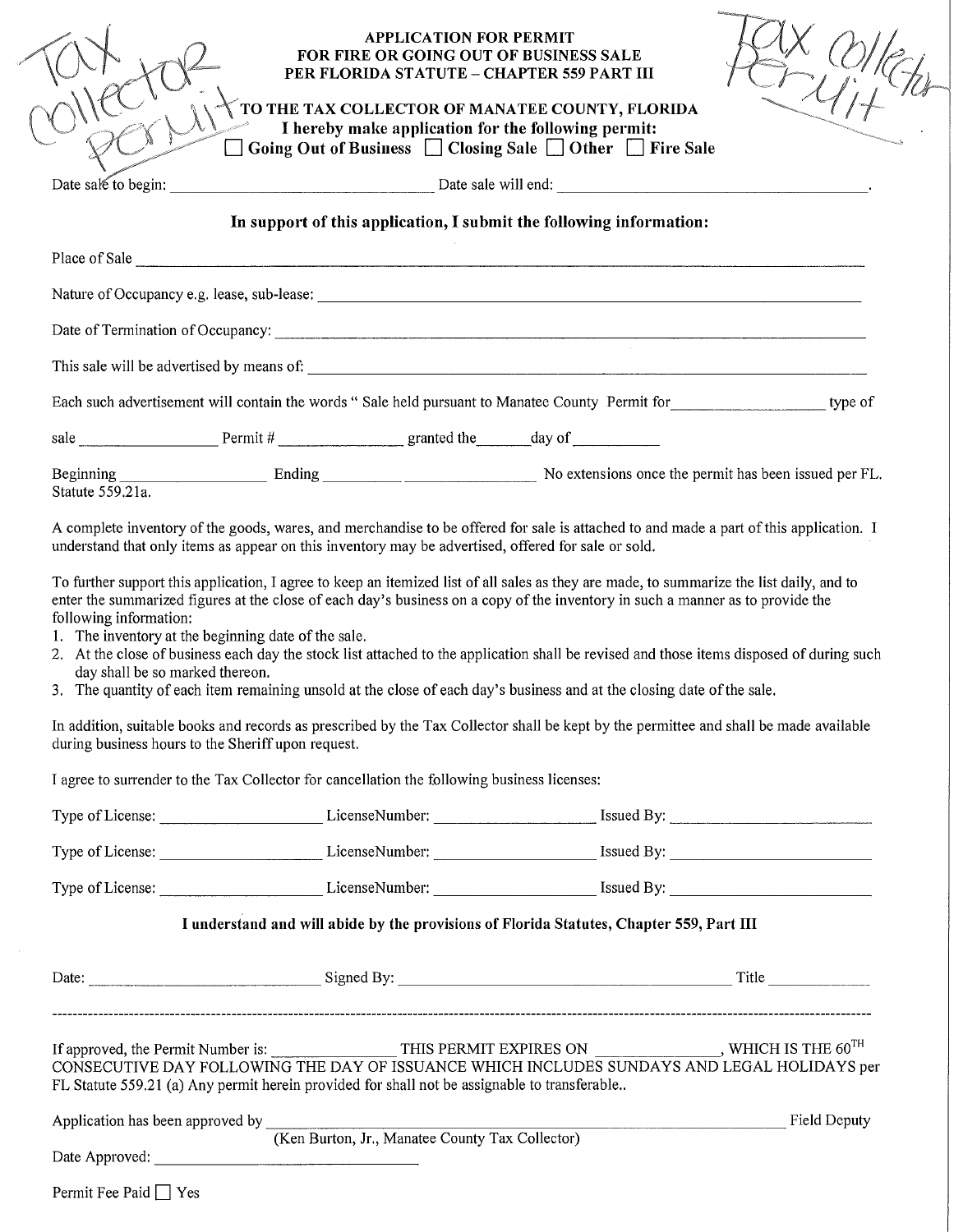

559.27 Tag required reflecting value of item offered for sale at auction.

559.20 Definitions.- In construing this part, and each and every word, phrase or part thereof, where the context will permit, the definitions contained ins. 1.01, shall be applicable, and:

(1) "Fire and other altered goods sale" is a sale held out in such a manner as to reasonably cause the public to believe that the sale will offer goods damaged or altered by fire, smoke, water, or other means.

(2) "Going-out-of-business sale" is a sale held out in such a manner as to reasonably cause the public to believe that upon the disposal of the stock of goods on hand the business will cease and be discontinued, including but not limited to the following sales: Adjusters, adjustment, alteration, assignees, bankrupt, benefit of administrators, benefit of creditors, benefit of trustees, building coming down, closing, creditor's committee, creditors, end, executors, final days, forced out of business, insolvents, last days, lease expires, liquidation, loss of lease, mortgage sale, receiver's, trustees, quitting business, removal. Any sale using any of the foregoing words or words of similar import, at the conclusion of which sale the business will not cease and be discontinued, and not publishing that fact or the qualified nature of said sale with equal prominence with each advertisement of such sale, shall be deemed to be a going-out-of-business sale.

(3) "Goods" is meant to include any goods, wares, merchandise, or other property capable of being the object of a sale regulated hereunder.

(4) "Person" is any person, firm, partnership, association, corporation, company, or organization of any kind.

(5) The words "publish," "publishing," "advertising" and "advertisement" shall include any and all means of conveying to the public notice of sale or notice of intention to conduct a sale, whether by word of mouth, by newspaper advertisement, by magazine advertisement, by handbill, by written notice, by printed display, by billboard display, by poster, by radio announcement, and any and all means including oral, written, or printed.

(6) The word "shall" is always mandatory and not merely directory. History.-s. 1, ch. 59-292.

#### 559.21 Regulation of sales.-

(1) A person may not publish or conduct any sale of the type herein defined without a permit therefor. Such permit shall be issued by the tax collector, upon written application and verified by the person who, or by an officer of the corporation which intends to conduct such sale. Such application shall contain a description of the place where such sale is to be held, the nature of the occupancy, and whether by lease or sublease and the effective date of termination of such occupancy, the means to be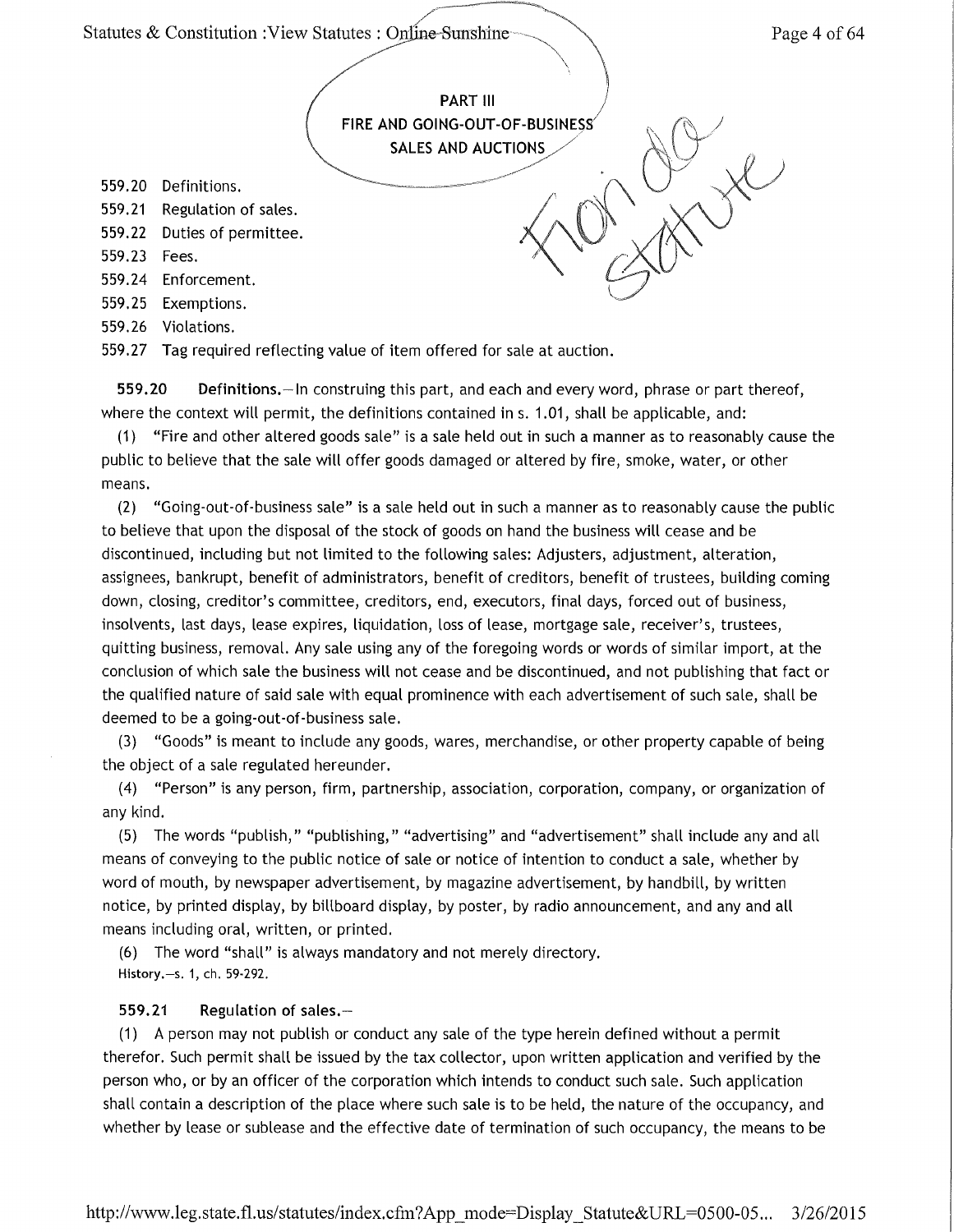employed in publishing such sale. Such application shall further contain, as part thereof, an itemized list of the goods, wares, and merchandise to be offered for sale.

(2) Upon receipt of such application and payment of the fee prescribed in s. 559 .23, the tax collector shall examine the same, and may make such investigation as she or he may deem proper. The tax collector shall determine if the person or corporation that intends to conduct the sale owes any taxes with respect to the goods to be offered for sale. The tax collector may not issue a permit to such person or corporation until all delinquent taxes on such goods have been paid. If after such investigation she or he is satisfied as to the truth of the statements contained in such application, the tax collector may issue a license permitting the publication and conduct of such sale on the following terms:

(a) The permit shall authorize the sale described in the application for a period of not more than 60 consecutive days, counting Sundays and legal holidays following the issuance thereof.

(b) The permit shall authorize only the one type of sale described in the application at the location named therein.

(c) The permit shall authorize only the sale of goods described in the inventory attached to the application.

(d) Upon being issued a permit hereunder for a going-out-of-business sale, the permittee shall surrender to the tax collector all other business licenses she or he may hold at that time applicable to the location and goods covered by the application for a permit under this part, which license or licenses shall be transmitted by the tax collector to the licensing authority for cancellation.

(e) Any permit herein provided for shall not be assignable or transferable.

History.-s. 2, ch. 59-292; ss. 12, 35, ch. 69-106; s. 198, ch. 77-104; s. 1, ch. 93-82; s. 37, ch. 95-312; s. 811, ch. 97-103.

559.22 Duties of permittee.-A permittee under this part shall:

(1) Make no additions whatsoever, during the period of authorized sale, to the stock of goods set forth in the inventory attached to the application for permit.

(2) Specify the registration or permit number of the permit issued by the tax collector within any advertising of the sale.

(3) Refrain from employing any untrue, deceptive or misleading advertising.

(4) Conduct the authorized sale in strict conformity with any advertising or holding out incident thereto.

History.-s. 2, ch. 59-292; s. 2, ch. 93-82.

559.23 Fees.-Upon filing an application for a permit to advertise and conduct a sale, or special sale, the applicant shall pay to the tax collector a fee in the sum of \$50 which shall be deemed income of his or her office. If an application is disapproved, such payment shall be retained as and for the cost of investigating the statements contained in such application, and the applicant.

History.-s. 3, ch. 59-292; s. 11, ch. 83-255; s. 3, ch. 93-82; s. 812, ch. 97-103.

#### 559.24 Enforcement.-

(1) Upon commencement of a sale, the permit issued shall be prominently displayed near the entrance to the premises. Duplicate originals of the application, the stock list pursuant to which the permit was issued, and the permit shall be forwarded to the tax collector, who may examine all merchandise in the premises for comparison with the stock list.

(2) All advertisements or advertising and the language contained therein must be in accordance with the purpose of the sale as stated in the application pursuant to which a permit was issued, and the wording of such advertisements may not vary from the wording as indicated in the application. Such advertising must contain a statement in these words and no others: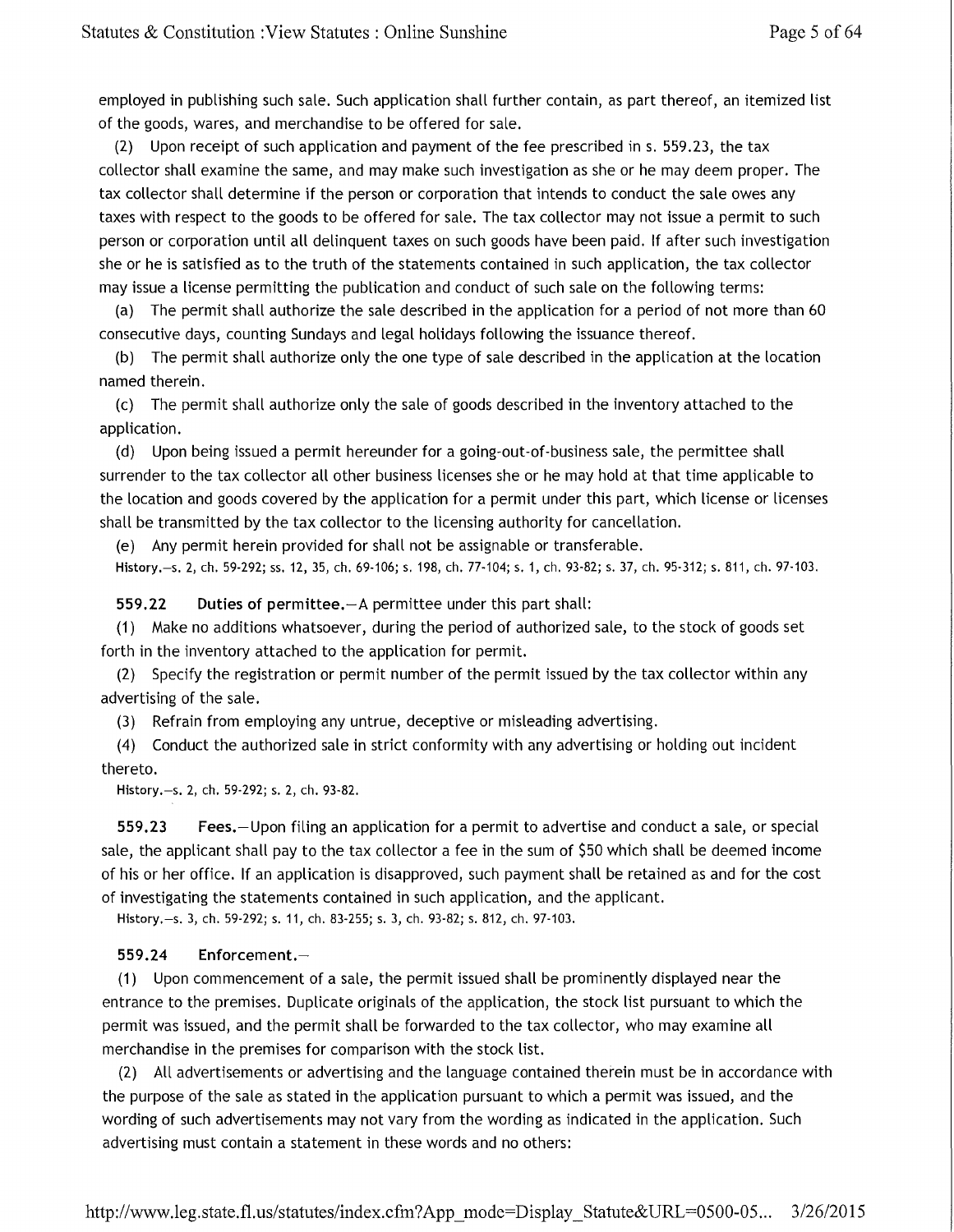Sale held pursuant to County, sale No. granted the day of , (in such blank spaces shall be indicated the type of sale, the permit number and the requisite dates.)

(3) Suitable books and records as prescribed by the tax collector shall be kept by the permittee and shall during business hours be available to the sheriff. At the close of business each day the stock list attached to the application shall be revised and those items disposed of during such day shall be so marked thereon.

History.-s. 4, ch. 59-292; ss. 12, 35, ch. 69-106; s. 4, ch. 93-82; s. 38, ch. 95-312.

559.25 Exemptions.-The provisions of this part shall not apply to or affect the following persons: (1) Persons acting pursuant to an order or process of a court of competent jurisdiction.

(2) Persons acting in accordance with their powers and duties as public officers such as sheriffs and marshals, and similar public officers.

(3) Duly licensed auctioneers, selling at auction.

(4) Persons holding licenses or permits duly issued to conduct such sales by municipalities having municipal ordinances similar to this part.

History.-s. 5, ch. 59-292.

#### 559.26 Violations.-

(1) Any person who violates this part is guilty of a misdemeanor of the second degree, punishable as provided in s. 775.082 or s. 775.083.

(2) A person who publishes an advertisement for a fire and other altered goods sale or going-out-ofbusiness sale, which advertisement does not conform to the requirements specified ins. 559.24, is guilty of a misdemeanor of the second degree, punishable as provided ins. 775.082 ors. 775.083.

History.-s. 6, ch. 59-292; s. 554, ch. 71-136; s. 5, ch. 93-82.

#### 559.27 Tag required reflecting value of item offered for sale at auction.

(1) At all auctions of goods at public outcry, the auctioneer or her or his agent shall place or cause to be placed upon each item to be offered at auction a tag showing the value attributed to the item at the time it is offered. Such tag shall remain affixed to the item and shall be delivered to the buyer along with the item at the time of sale.

(2) The provisions of this section shall not apply:

(a) To agricultural commodities, livestock, agricultural equipment, automobiles, or other items of goods which are most commonly marketed at auction;

(b) When a value is not expressed by the auctioneer as a guide to the bidder; or

(c) To auctions held as a result of court action.

(3) Violation of this section shall be a misdemeanor of the second degree, punishable as provided in s. 775.082 ors. 775.083.

History.-ss. 1, 2, 3, ch. 70-151; s. 555, ch. 71-136; s. 813, ch. 97-103.

### **PART IV** BUYING SERVICES

559.3901 Short title.

559.3902 Definitions.

559.3903 Contracts of membership; right of cancellation; how exercised; entitlement to refund; right not waivable.

559.3904 Contracts of membership; requirements; notice; effect of noncompliance.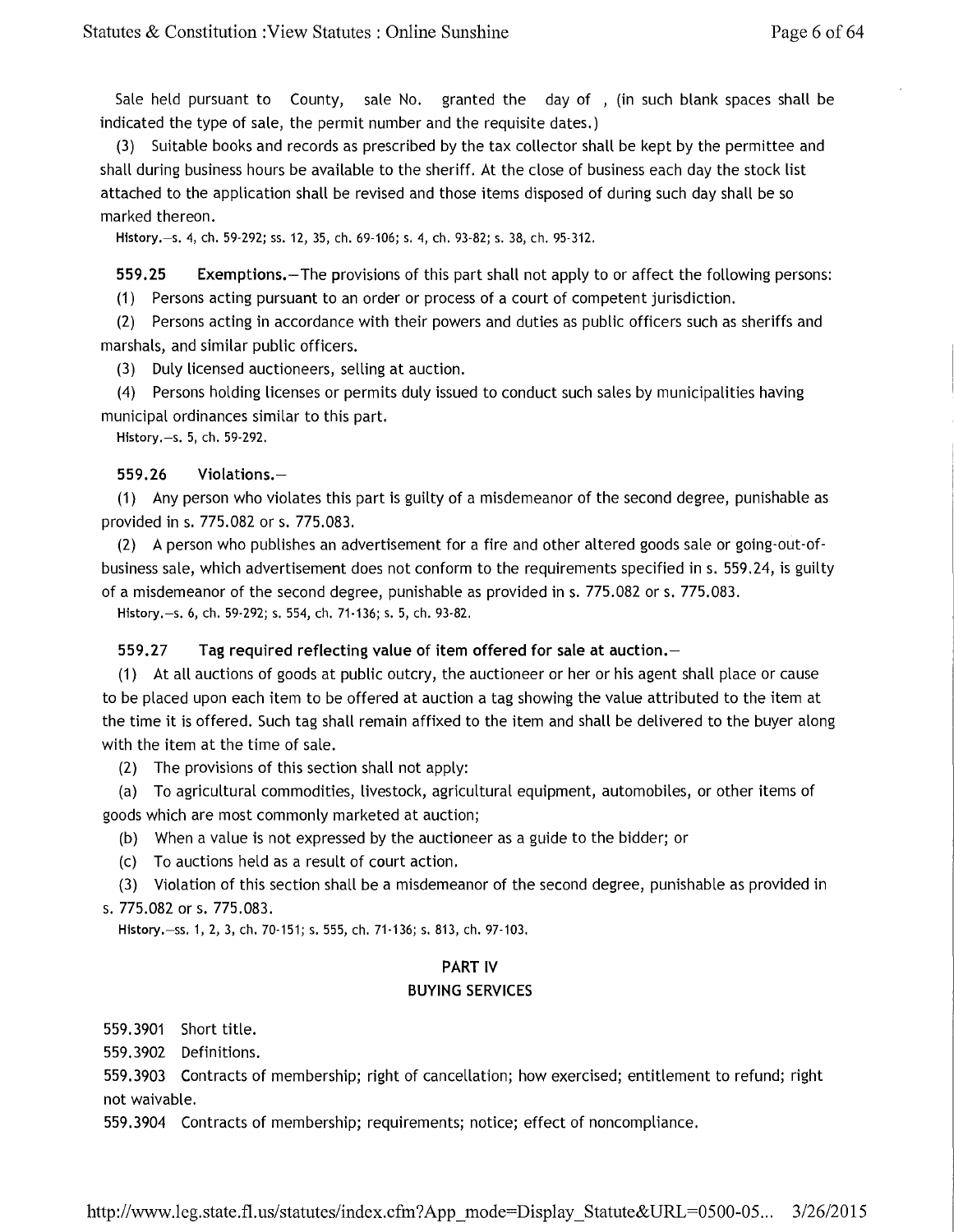#### II. DEFINITIONS

ABUT - To physically touch or border upon; or to share all or part of a common lot line or parcel of land.

ACCESSORY UNIT/GRANNY FLAT - A detached subordinate structure, the use of which is incidental to that of the principal structure and located on the same lot therewith.

 $ACCORD - A$  joint agreement created in 2002, between the Manatee County School Board. Manatee County and the cities of Palmetto and Bradenton to jointly deal with long-term growth management issues.

ADJACENT - A lot or parcel of land that shares all or part of a common lot line with another lot or parcel of land. Adjacent shall also include any property separated by a public or private rightol~way.

AFFORDABLE HOUSING - Housing units where the occupant is paying no more thun JO percent of gross income for housing costs, including taxes, utilities and insurance.

ANNEXATION - The incorporation of a land area into an existing municipality with a resulting change in the boundaries of the City.

ARTERIAL ROAD -  $\Lambda$  roadway designated by the City providing service that is relatively continuous and of relatively high traffic volume, long trip length, and high operating speed. In addition, every United States numbered highway is an arterial road.

 $ATTAINABLE HOUSING = 1$  lousing units that are affordable to households earning between 80% and 120'% or the median income.

BICYCLE-AND-PEDESTRIAN-WAVS —Any road, path-or-way-that-is-open to-bicycle travel and traffic aftoit and from which motor-vehicles are excluded.

BLIGHTED AREA - An area in which there are a substantial number of deteriorated, or deteriorating structures, in which conditions, as indicated by government-maintained statistics or other studies, are leading to economic distress or endanger life or property, and in which two or more of the following factors are present:

A. Predominance of defective or inadequate street layout, parking facilities, roadways, bridges, or public transportation facilities:

3

862567/4

362567-13

-- ----------- Formatted: ProfileInfo, Right

CITY OF PALMETTO -2030 COMPREHENSIVE PLAN EXAMPLE AND STRUCTURE TO A SECOND AMERICANSED AMENIDMENTS

1101·1011)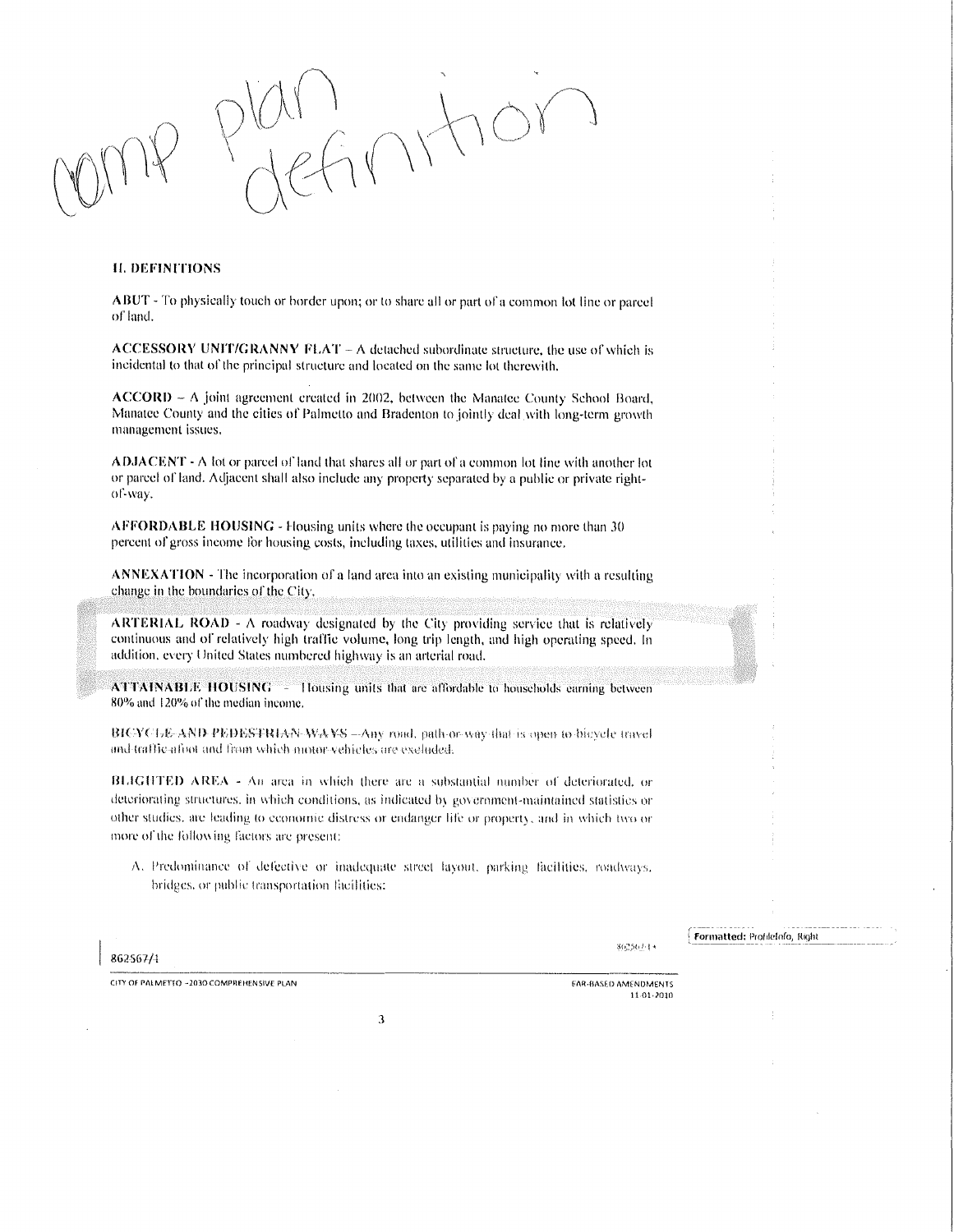rarrto *o\CY\n*   $\blacksquare$ 

## TABLE 2-1

| <b>FLORIDA DEPARTMENT OF TRANSPORTATION</b> |  |
|---------------------------------------------|--|
|                                             |  |

|                                                 | <b>FUNCTIONAL</b>         | <b>NUMBER OF</b>        | <b>MAINTENANCE</b>    |  |
|-------------------------------------------------|---------------------------|-------------------------|-----------------------|--|
| <b>NAME</b>                                     | <b>CLASSIFICATION</b>     | <b>LANES</b>            | <b>RESPONSIBILITY</b> |  |
| 10 <sup>th</sup> Street West                    | Arterial                  | $\overline{2}$          | County                |  |
| 24 <sup>th</sup> Avenue West                    | Collector                 | $\overline{2}$          | City                  |  |
| 17 <sup>th</sup> Street West                    | Arterial                  | $\overline{2}$          | City                  |  |
| 17 <sup>th</sup> Street East                    | Arterial                  | $\overline{2}$          | County                |  |
| 23 <sup>rd</sup> Street West<br>(Relocated)     | Collector                 | $\overline{2}$          | City                  |  |
| 20 <sup>th</sup> Avenue West                    | Collector                 | $\overline{2}$          | City                  |  |
| 4 <sup>th</sup> Street West                     | Collector                 | $\overline{2}$          | City                  |  |
| 7 <sup>th</sup> Street West                     | Collector                 | $\overline{2}$          | County                |  |
| 10 <sup>th</sup> Avenue West                    | <b>Minor Arterial</b>     | $\overline{2}$          | City                  |  |
| 8 <sup>th</sup> Avenue West                     | <b>Undivided Arterial</b> | $\overline{4}$          | <b>FDOT</b>           |  |
| <b>US 41</b>                                    | <b>Divided Arterial</b>   | $\overline{\mathbf{4}}$ | <b>FDOT</b>           |  |
| <b>US301</b>                                    | <b>Divided Arterial</b>   | $\overline{4}$          | <b>FDOT</b>           |  |
| <b>Haben Boulevard</b>                          | <b>Divided Arterial</b>   | 4                       | City                  |  |
| 7 <sup>th</sup> Street West<br><b>Extension</b> | Collector                 | $\overline{2}$          | City                  |  |
| 10 <sup>th</sup> Avenue West<br>Extension       | Collector                 | $\overline{2}$          | City                  |  |
| 16 <sup>th</sup> Avenue East                    | <b>Minor Arterial</b>     | $\overline{2}$          | City                  |  |

SOURCE: City of Palmetto, 2010